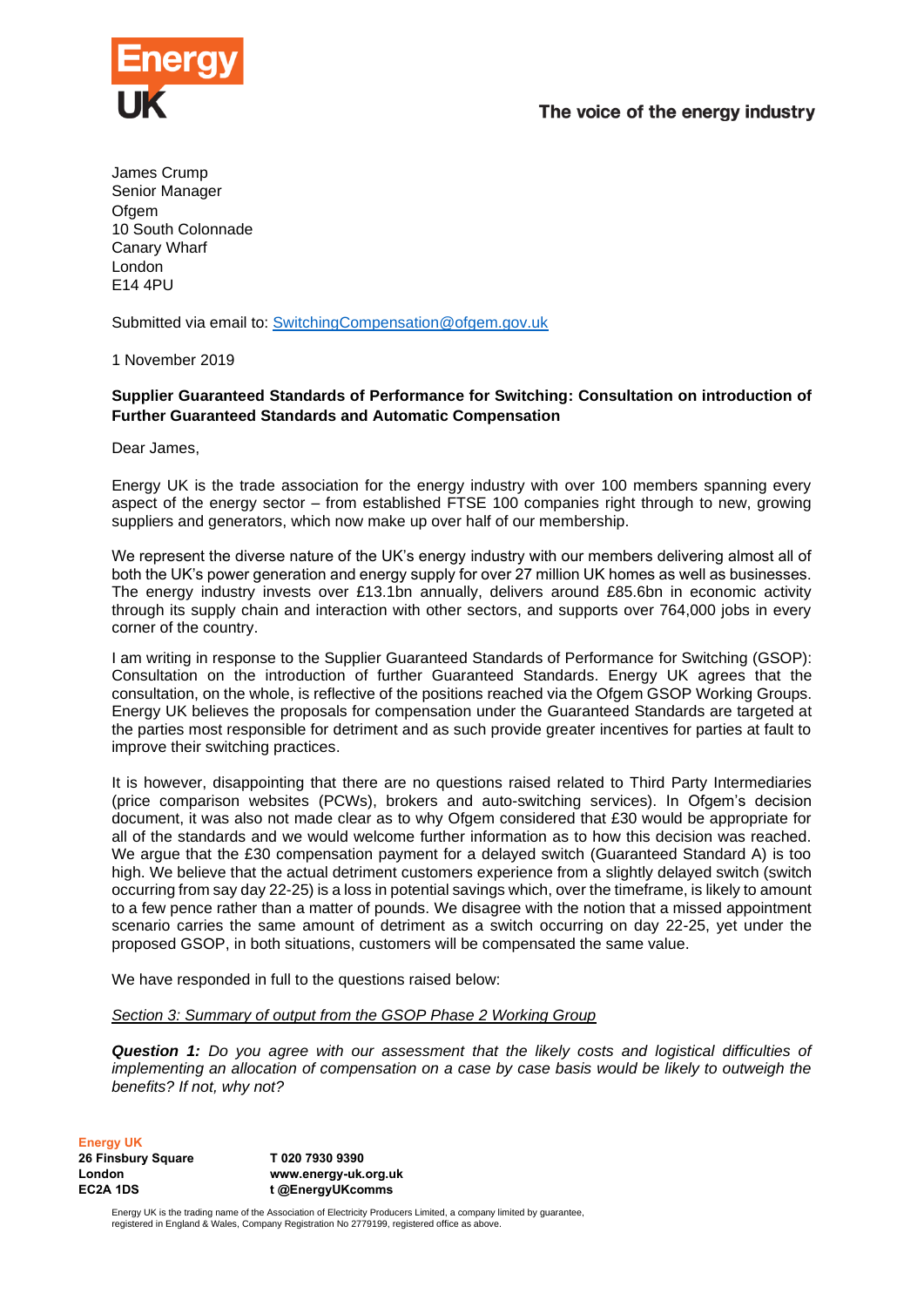

Energy UK members agree that the likely costs and logistical difficulties of implementing an allocation on a case by case basis would likely outweigh the benefits. In an ideal world a case-by-case basis would be the fairest mechanism, however blanket apportionment is the most practical solution.

### *Section 4: Revised Proposals for Guaranteed Standards*

### **Standard A (21 day switching)**

*Question 2: Do you agree that gaining suppliers only should bear responsibility for making compensation payments under Guaranteed Standard A? If not, why not?* 

We agree that it should be the gaining supplier that should bear responsibility for making compensation payments under Guaranteed Standard A.

*Question 3: Do you agree that measuring Guaranteed Standard A from the receipt of sufficient information to ensure that a contract has been entered into by the customer and to identify the relevant meter points to which the switch relates allows enough opportunity for a gaining supplier to effectively validate the switch? If not, why not?* 

Energy UK does not agree with Ofgem's decision to rule out inaccurate information from Third Party Intermediaries (TPIs) as a valid exception. We believe that PCWs should also bear responsibility for their conduct around switching.

Ofgem should also recognise that this requirement differs from the current obligations under the Energy Switch Guarantee (ESG), Supplier Licence Condition (SLC) 14A, market monitoring reporting and Citizens Advice's energy supplier star rating. These multiple different metrics will not reconcile with each other and we ask Ofgem to consider how they are being consistent in order to manage customer expectations. The requirements also differ from the existing standards with regards to the resolution of Erroneous Transfers (ETs), which references working days rather than calendar days. We recommend that Ofgem reviews the proposal against existing metrics across industry in order to avoid confusion.

It should also be noted that the standard proposed is different to that of the Impact Assessment, we suggest that if Standard A as proposed is used Ofgem completes a further Impact Assessment and clarifies the reasons to why this proposal is the best way forward. Finally, as Standard A is more onerous than the SLC as it is today, Energy UK's members feel that any investment and cost should be considered, in addition to the default tariff price cap.

*Question 4: Do you agree that gaining suppliers will be able to measure when sufficient information is received for the purposes of reporting on Guaranteed Standard A? If not, why not?*

We broadly agree that gaining suppliers will be able to measure when sufficient information is received for the purposes of Guaranteed Standard A, although note that there may be a challenge for suppliers to measure this consistently as the term sufficient information is, to some degree, open to interpretation.

*Question 5: Do you agree with the proposed exceptions and exemptions which we have applied to Guaranteed Standard A? If not, why not?*

Where there are several additional non-working days in the registration period (after cooling off) this may send the switch over 21 calendar days. Excluding successive bank holidays as a valid exemption will mean that suppliers will have to make changes in order to ensure compliance with the standards and this could have secondary impacts on customers. The exclusion also opens more potential for a greater number of customers who could be subject to ETs.

**Energy UK**

**26 Finsbury Square London EC2A 1DS**

**T 020 7930 9390 www.energy-uk.org.uk t @EnergyUKcomms**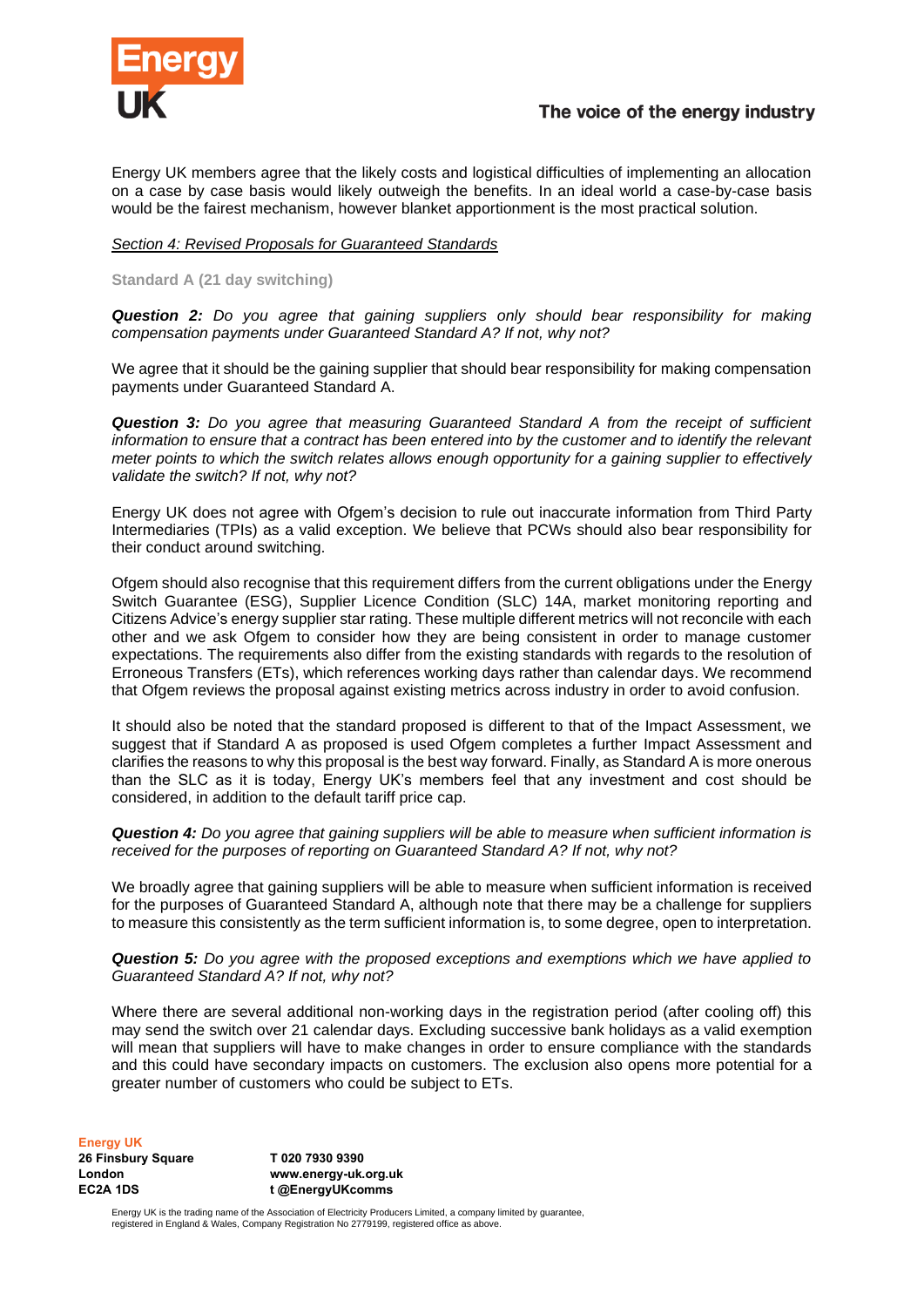

# The voice of the energy industry

This is demonstrated by the scenario of a double bank holiday, which only occurs twice a year in the UK (Christmas and Easter), and means that there is a loss of 4 working days. Distributers' processes are not mandated to operate based on calendar days, which means that in a scenario where a successive bank holiday coincides with 'day 15' of a customer's switch and the customer cancels late in the day on day 14 (the last day of the cooling off period), it will not be possible to process this cancellation until 4 days later. This could result in a scenario where a supplier is knowingly unable to stop an ET from occurring. This does not align with the Supply Licence, where the responsibility in on gaining suppliers to withdraw from a switch if it becomes clear it does not have a valid contract (SLC 14A. 11).

The failure to include successive bank holidays as a valid exemption introduces an element of risk which suppliers do not feel is justified when you consider that this would only be relevant to a limited period of time (twice a year) and in most instances the switch occurs on day 22. We feel the detriment to customers caused by a one-day delay to their switch pales in comparison to the detriment caused to the customer following an ET experience, which would otherwise be preventable. Ofgem has previously highlighted evidence to show the serious impact of ETs on customer, which illustrates the need to prioritise the prevention of these events.

*Question 6: Are there any other reasons for failing to complete a switch within 21 days which could warrant an exemption from paying compensation under Guaranteed Standard A?* 

Energy UK believe that the existing exceptions provided within SLC 14A should be recognised as allowed exemptions under Standard A. We, therefore, urge Ofgem to include successive bank holidays as a valid exception within the Statutory Instrument for reasons outlined above. Both the ESG and the Citizens Advice metric for supplier rating recognise successive bank holidays as a valid exception and accept that the vast majority of affected switches will still complete on day 22. We disagree with Ofgem's argument that there is 'adequate time' as suppliers would have to dramatically change their processes to account for this, which would cost both time and resource.

Ofgem must note that having the validation period at the beginning as suggested by Ofgem will not remove any delay caused to switching by bank holidays within the 21-day period once registration has started. We would also argue that not including this exception seems premature considering the standard will be redundant in 2021 when faster switching comes into play. Energy UK members feel it is disproportionate to force interim changes to comply with the standards knowing that by July 2021 further changes are going to have to be made.

*Question 7: Do you agree that suppliers implementing the Debt Assignment Protocol should not be exempt from making compensation payments if they fail to complete a switch within 21 days? If not, why not?*

In principle, Energy UK members agree that suppliers implementing the Debt Assignment Protocol should not be exempt from making compensation payments if they fail to complete a switch within 21 days. However, this is subject to the provision that Ofgem 'starts the clock' from the point at which the registration is resubmitted after the debt assignment has been agreed and accepted by the gaining and losing supplier. We would welcome clarification that Ofgem agrees with this position.

### **Standard C (ETs)**

*Question 8: Do you agree with our proposal that responsibility for compensation under Guaranteed Standard C should be borne by gaining suppliers only? If not, why not?*

We agree with Ofgem's proposal that responsibility for compensation under Guaranteed Standard C should be borne by gaining suppliers only.

#### **Energy UK**

| 26 Finsbury Square | T020 7930 9390       |
|--------------------|----------------------|
| London             | www.energy-uk.org.uk |
| EC2A 1DS           | t @EnergyUKcomms     |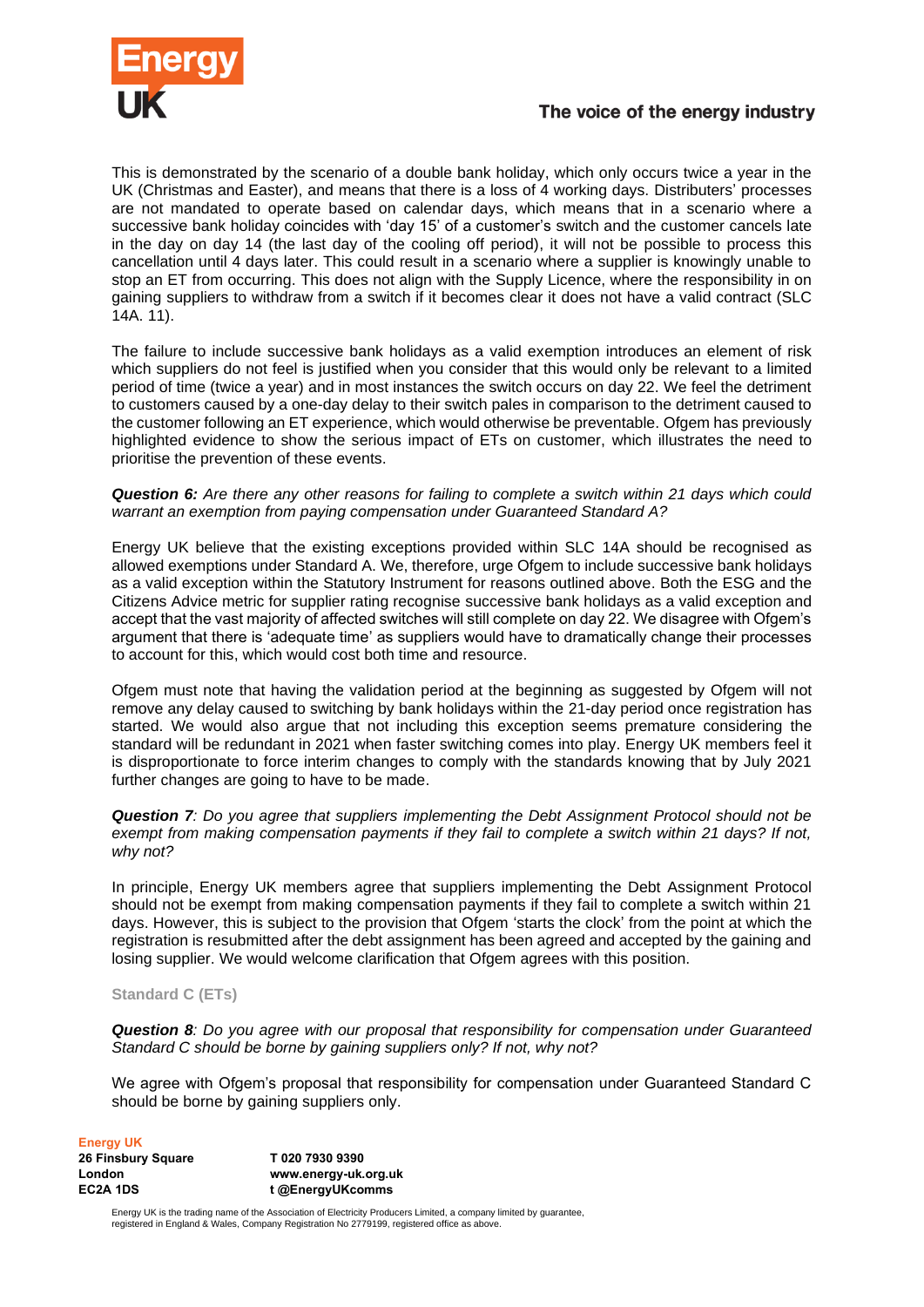

*Question 9: Do you agree that the trigger for making a compensation payment under Guaranteed Standard C should be the agreement between suppliers that a switch was undertaken with no valid contract in place? If not, why not?*

We agree that the trigger for making a compensation payment under Guaranteed Standard C should be the agreement between suppliers that a switch was undertaken with no valid contract in place.

*Question 10: Do you agree with the proposed exceptions and exemptions which we have applied to Guaranteed Standard C? If not, why not?*

In general, Energy UK members agree with the proposed exceptions and exemptions which Ofgem have applied to Guaranteed Standard C. However, we would like to raise a minor point with regards to the drafting of the Statutory Instrument. Where a supplier is required by industry code to register a shipperless or unregistered meter point, no valid contract will be in place for the switch. However, there will not be an existing supplier for the meter point and, therefore, this should not be considered an ET scenario.

*Question 11: Are there other reasons under which a supplier should be exempted from making a compensation payment under Guaranteed Standard C?* 

We do not believe that there are any other reasons under which a supplier should be exempted from making a compensation payment under Guaranteed Standard C.

#### **Standard E (Final Bills)**

*Question 12: Do you agree that responsibility for compensation for issuing a final bill after six weeks should be borne by losing suppliers only under Guaranteed Standard E? If not, why not?* 

We agree that responsibility for compensation for issuing a final bill after 6 weeks should be borne by losing suppliers only under Guaranteed Standard E.

*Question 13: Do you agree with the proposed exceptions and exemptions which we have applied to Guaranteed Standard E? If not, why not?* 

We agree with the proposed exceptions and exemptions which have applied to Guaranteed Standard E.

We also argue that the specific exemption 7D (listed under regulation 9), whereby a supplier would not have to pay an additional standard payment, following not meeting Standard C, if they have gone to reasonable endeavours and subsequently not been able to contact the customer, then this exemption should also be applied to Standard E along with the existing Standards 6B and 6D.

*Question 14: Are there any other reasons for failing to issue a final bill within six weeks which warrant an exemption from paying compensation under Guaranteed Standard E?*

We welcome Ofgem's decision to include the billing of a customer being in formal dispute with their supplier as a valid reason for failing to issue a final bill within six weeks. We would encourage Ofgem to extend this exemption to include customer led disputed reads, where suppliers bear a responsibility to ensure customers are billed accurately, and to ensure customer reads are appropriately reflected on bills.

**Energy UK**

**26 Finsbury Square London EC2A 1DS**

**T 020 7930 9390 www.energy-uk.org.uk t @EnergyUKcomms**